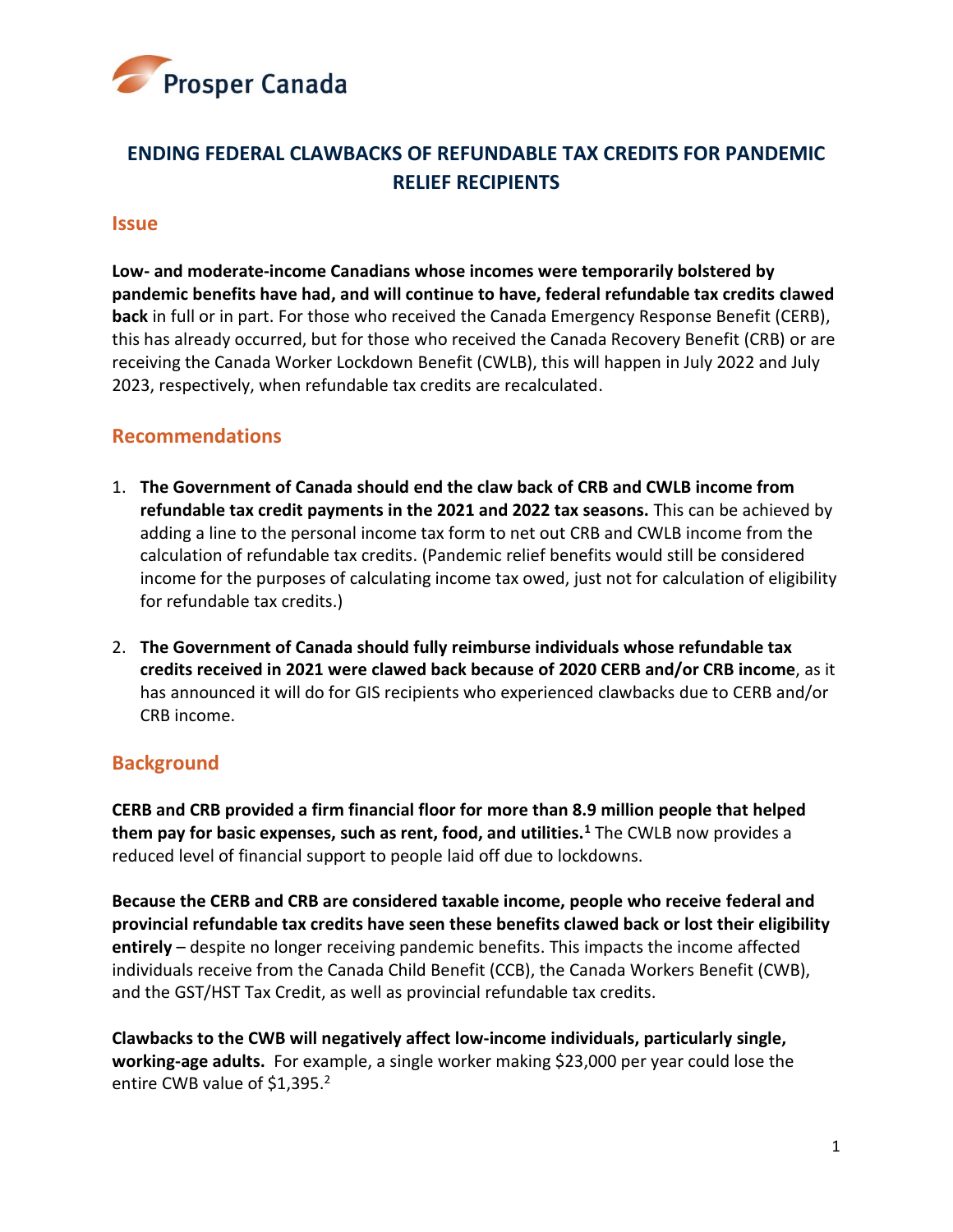

**While the CCB will not be clawed back from low-income parents with young and school-aged children, parents with moderate incomes will see significant clawbacks.** A single mother with two children earning \$32,000, for example, will see her CCB and other refundable tax credit payments reduced by \$3,522.<sup>3</sup>

**The federal government's persistence in clawing back pandemic relief from its refundable tax credits is a clear case of "do as I say, not what I do,"** as it directly contradicts its request that provincial governments treat pandemic benefits as refundable tax credits and refrain from clawing them back from social assistance and other provincial benefits.

**In some cases, federal clawbacks of refundable tax credits have been compounded by provincial social assistance clawbacks<sup>4</sup> and rent increases** of up to 500% for people living in rent-geared-to-income housing.<sup>5</sup> Some people who received the CERB/CRB and were ineligible have paid it back and still had their refundable tax credits clawed back.<sup>6</sup>

**The recent decision to reimburse seniors whose GIS was clawed back is a welcome and positive step, but the same principle must be applied to CCB, CWB, and GST/HST Tax Credit recipients**. More work is needed to ensure that no one whose income was temporarily bolstered by CERB/CRB/CWLB will see their refundable tax credits reduced on this basis.

## **Rationale**

**The purpose of CERB, CRB, and CWLB was to financially stabilize Canadians** impacted by reduced earnings and job losses, prevent hardship, and enable people at risk to stay home safely. By these measures, these emergency programs were unqualified successes.

**Refundable tax credits are among the top tools in the federal government's poverty reduction toolbox and are a vital lifeline for low-income Canadians.** Clawing them back, when most of those concerned are no longer receiving pandemic benefits, has caused the most vulnerable individuals and households significant financial hardship and will similarly impact many modest-income households in 2022 if urgent action is not taken.

**The objectives of CERB/CRB/CWLB are still paramount and require that struggling low- and moderate-income individuals and households are not punished now for accessing pandemic relief** they so urgently needed. We are still in a pandemic, arguably the worst wave yet, people with low/moderate incomes continue to bear the economic brunt, and they remain the only economic group for whom rates of financial strain and hardship continue to grow.<sup>7</sup>

**65% of Canadian households with incomes under \$50,000 are experiencing financial hardship and over 40% are unable to meet their essential expenses.<sup>8</sup>** If the government is sincere in wanting to effect an inclusive and equitable recovery, then there is nothing to be gained economically from adding financial stress to households most in need of our support.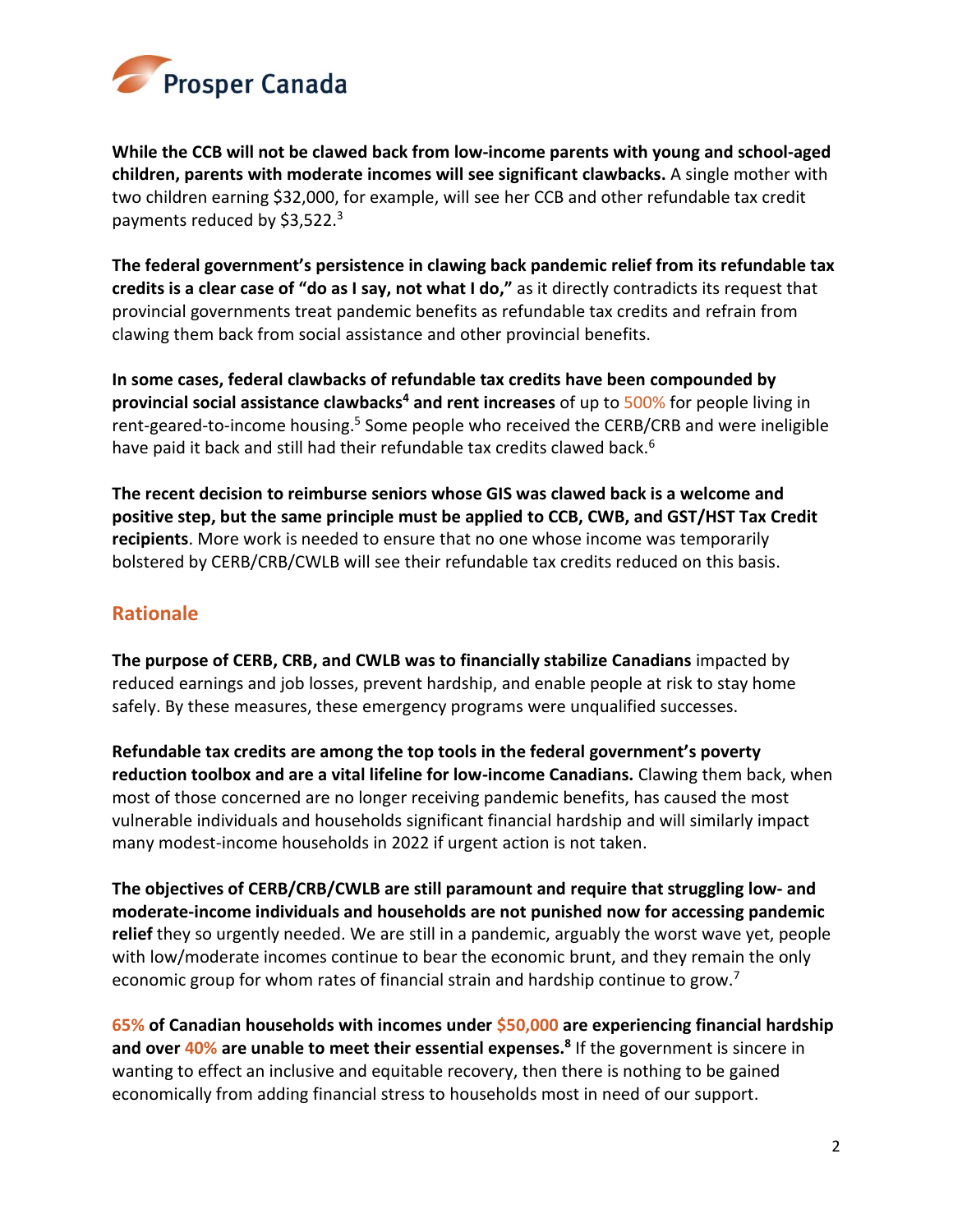

**The results of the last election showed that Canadians appreciate the government's efforts to "have their backs"** and understand that extraordinary measures and expenditures are necessary to protect the most vulnerable in this pandemic and to enable everyone to participate in our eventual economic recovery.

**A plan is needed to ensure that vulnerable people are repaid the income they lost when their refundable tax benefits were clawed back because of CERB and to guarantee that CRB and CWLB are not clawed back** from refundable tax credit payments in the 2021 and 2022 tax years.

**This would protect financially struggling Canadians from deeper poverty and hardship** and demonstrate, once again, the government's commitment to ensuring *all* Canadians are supported to make it through this pandemic safely.